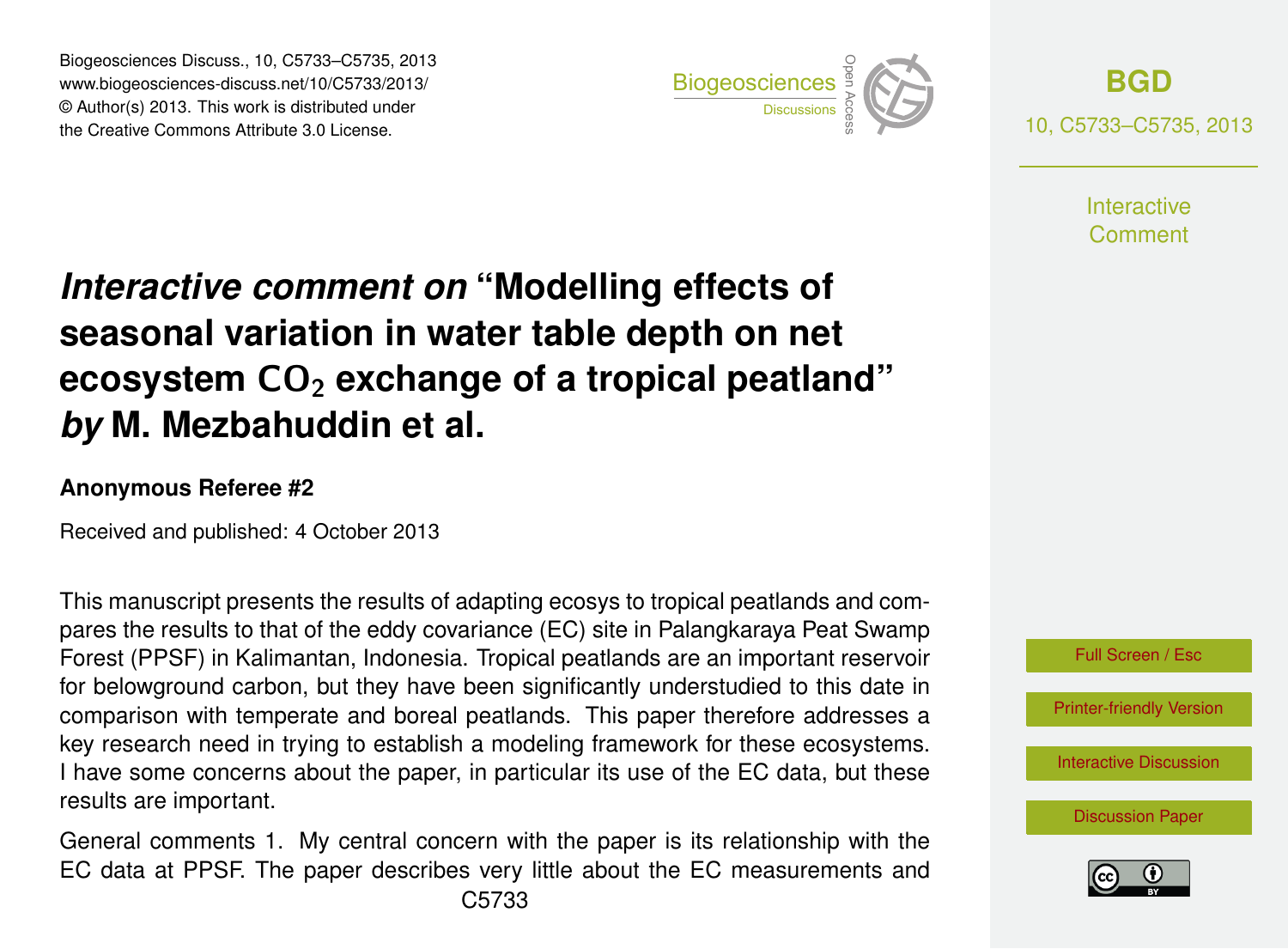the methodology, including how the data were gap filled. I realize that much of this information is explained in the Hirano et al paper, but since the EC data are central to this paper, a brief overview of how they were obtained and filled is critical.

2. A better description of the EC data is especially important because there is a significant, systematic difference between the gap-filled and modeled GPP and R. Although the NEP numbers are close, the divergence in GPP and R is large enough to warrant further investigation. Have the authors tried different gap-filling methods to see if similar differences between model and measurements arise?

3. Section 2.2.4 discusses how water table depth is modeled in ecosys. The drivers of vertical exchanges are clear, and the description of how lateral flows are calculated according to distance, hydraulic gradient, and external WTD makes sense. How this is applied in this paper needs to be better clarified. If the external WTD is 0.45m below the surface, how far away is that external WTD, and what sort of lateral flow arises as a result? And what sort of role does this play in the site's overall water balance?

4. The drained vs. undrained simulation investigates a very important scientific problem with big policy implications. Why isn't the simulation in the results section? It seems that sections 4.5 and 4.6 should at least in part be in section 3.

Specific comments:

Figures: Figures 1-4 would benefit if the x-axis read "Day of year 2002", etc. as the year is buried in the long caption text.

Abstract: you may wish to point out the source/sink directionality for NEP for those of us who usually work in NEE

13357 L27-13358 L2 This very long sentence needs to be broken up into more digestible chunks – all the ideas are important, but it's hard to pick apart. I.e. "Due to differences in dominant vegetation, the effects of WTD on productivity are very different in tropical peatlands than temperate and boreal peatlands. The mosses common 10, C5733–C5735, 2013

**Interactive Comment** 



[Printer-friendly Version](http://www.biogeosciences-discuss.net/10/C5733/2013/bgd-10-C5733-2013-print.pdf)

[Interactive Discussion](http://www.biogeosciences-discuss.net/10/13353/2013/bgd-10-13353-2013-discussion.html)

[Discussion Paper](http://www.biogeosciences-discuss.net/10/13353/2013/bgd-10-13353-2013.pdf)